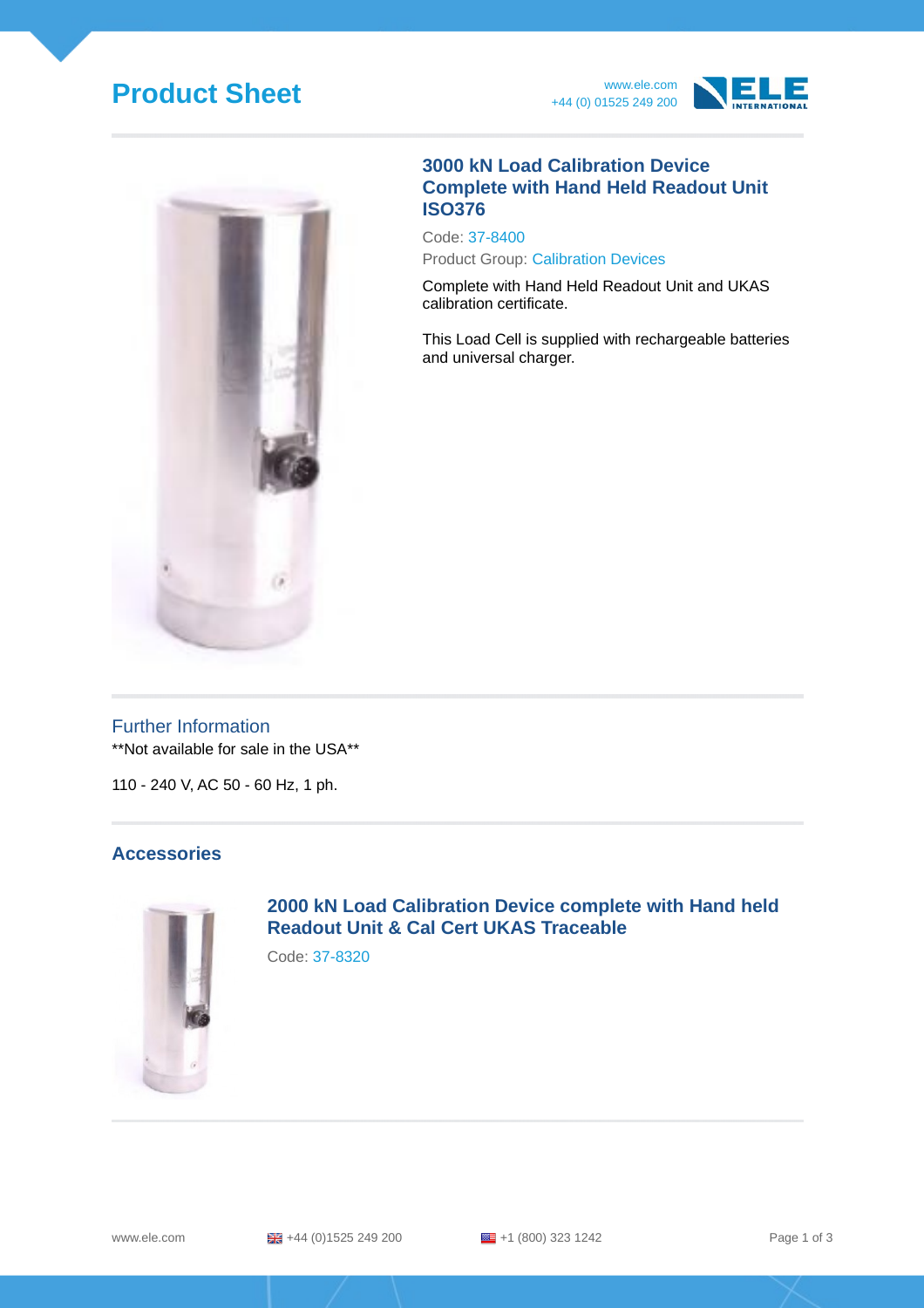# **Product Sheet** www.ele.com





## **2000 kN Load Calibration Device complete with Handheld Readout Unit & Calibration Certificate ISO376**

Code: 37-8315



**3000 kN Load Calibration Device Complete with Hand Held Readout Unit & Cal Cert to UKAS traceable**

Code: 37-8400/10

# **Spares/Consumables**



**Handheld Digital Display**

Code: 37-8315/10

## **Alternatives**